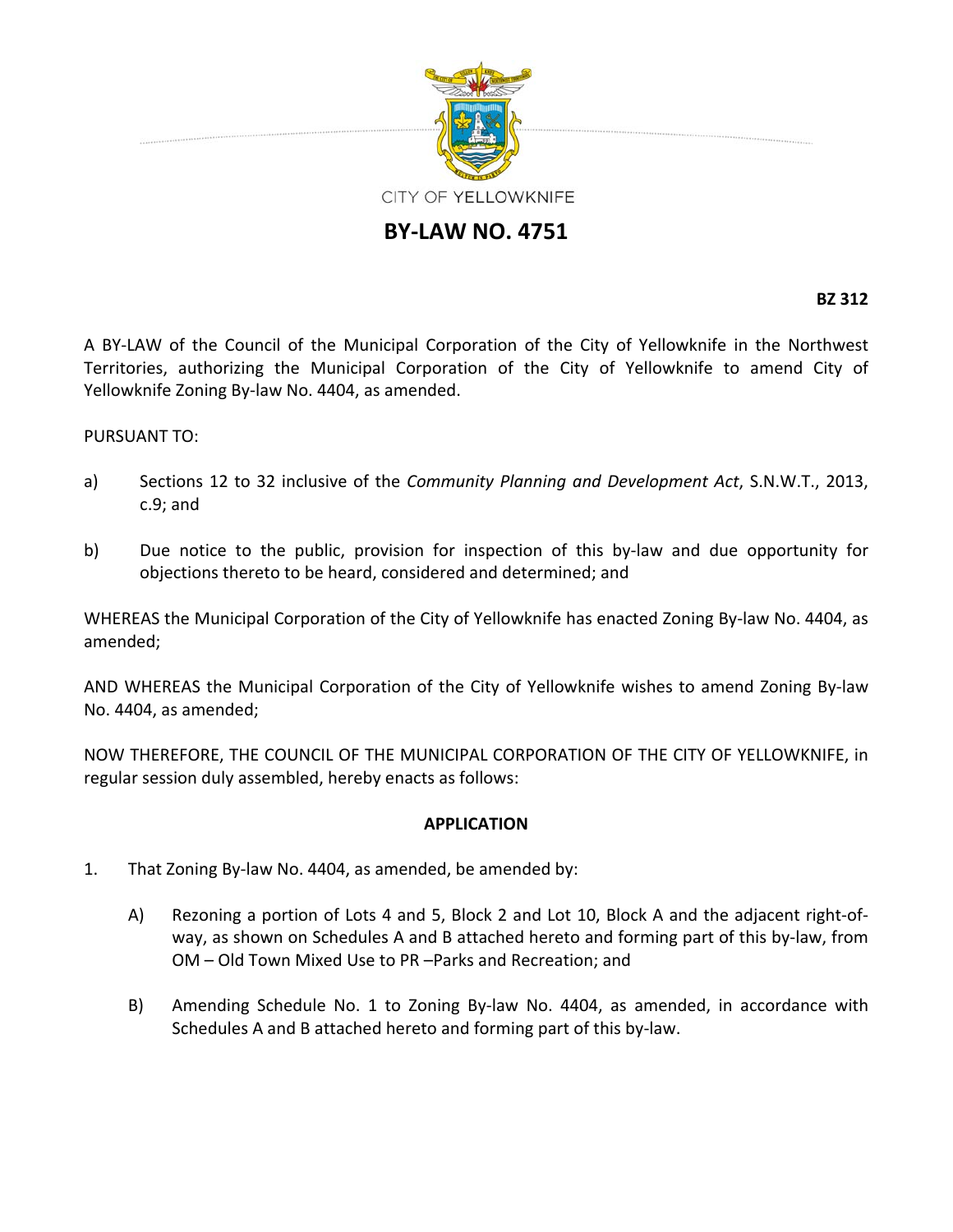## **EFFECT**

2. That this by-law shall come into effect upon receiving Third Reading and otherwise meets the requirements of Section 75 of the Cities, Towns and Villages Act.

Read a First time this  $\overline{33}$  day of SEPTEMERRA.D. 2013.

Mayor

City Administrator

Read a Second Time this 10 day of **EBRUAKY**, A.D. 2014.

Mayor

City Administrator

 $\rightarrow$  A.D., 2014. day of  $1722$ Mayor City Administrator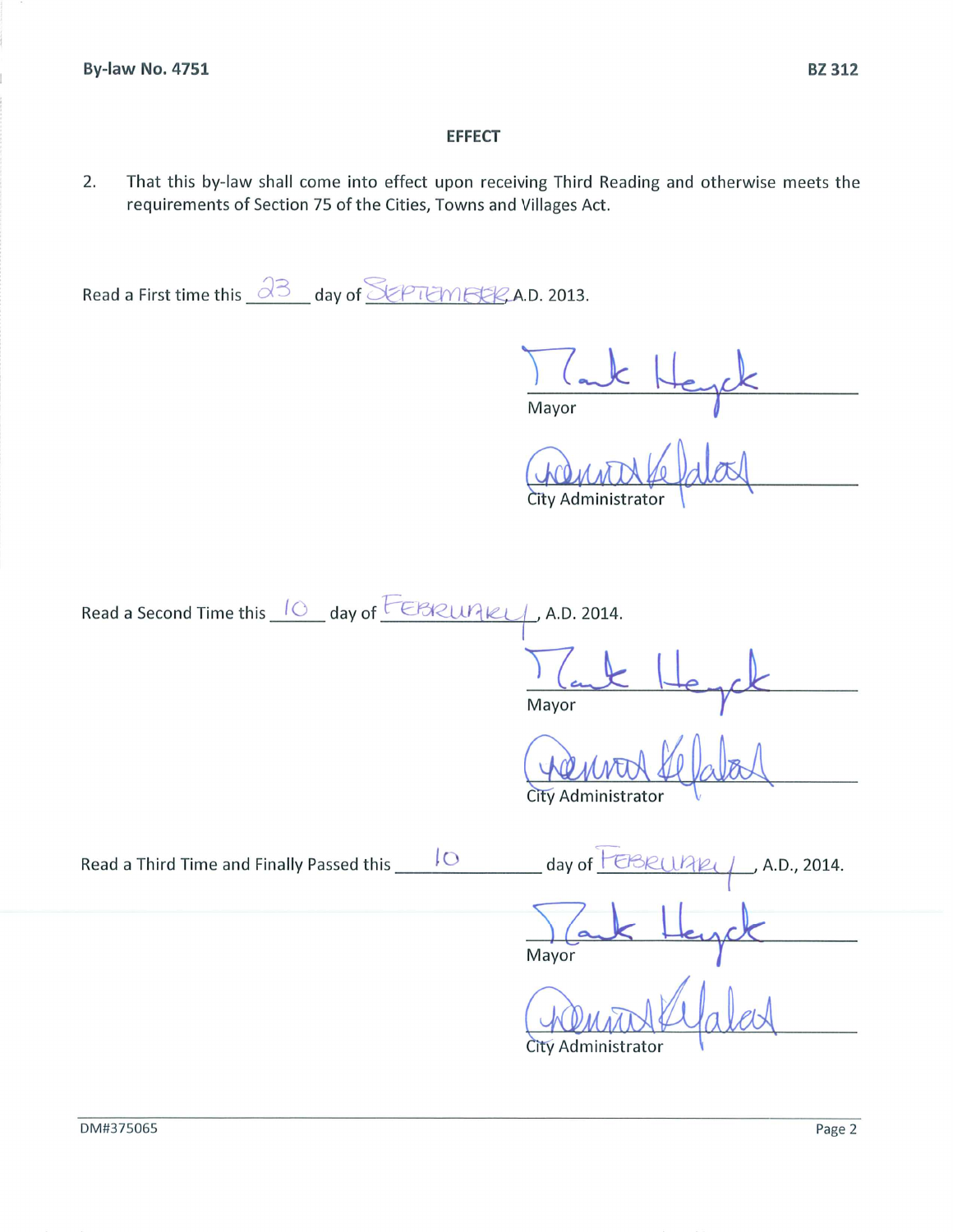I hereby certify that this by-law has been made in accordance with the requirements of the Cities, Towns and Villages Act and the by-laws of the Municipal Corporation of the City of Yellowknife.

City Administrator

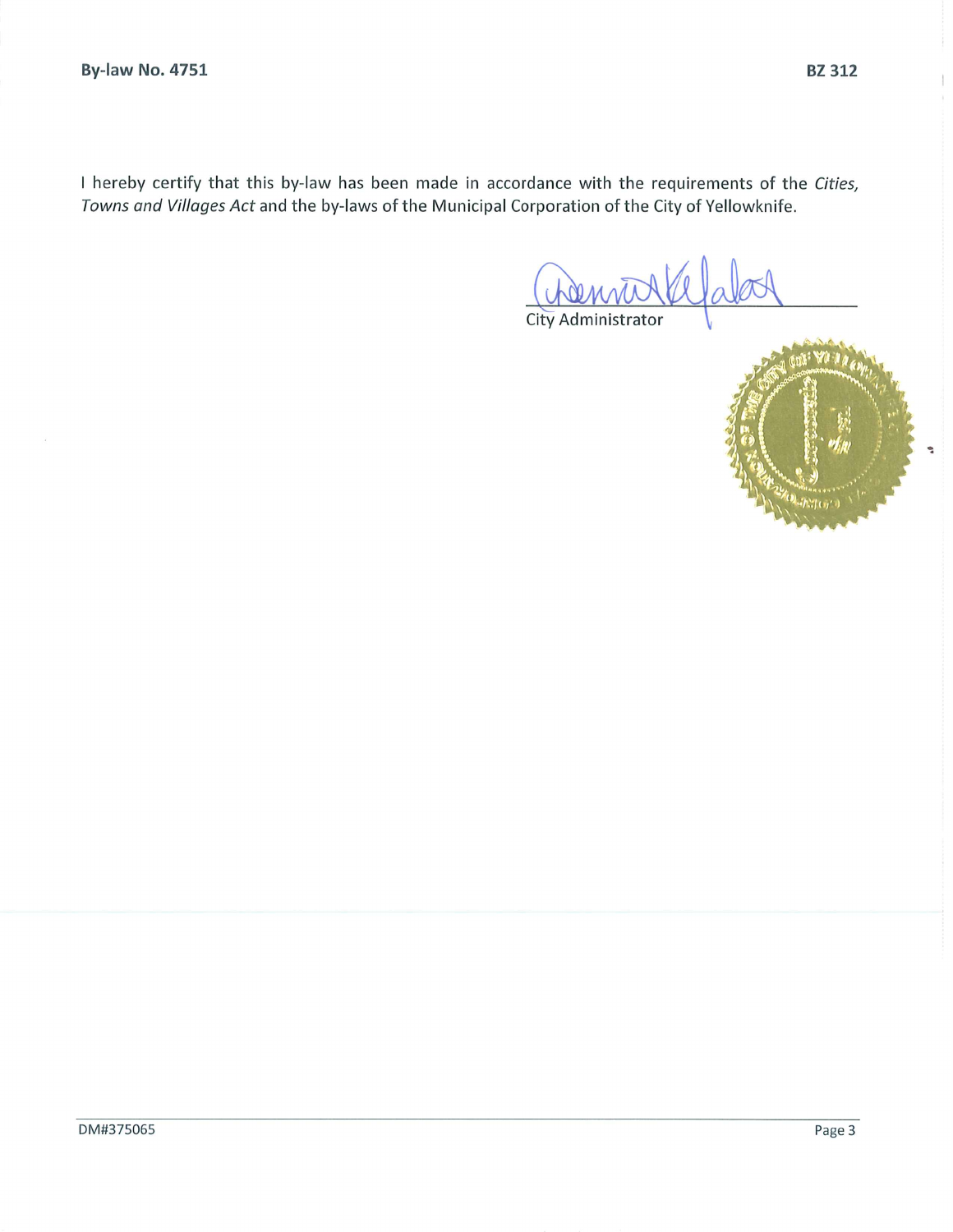